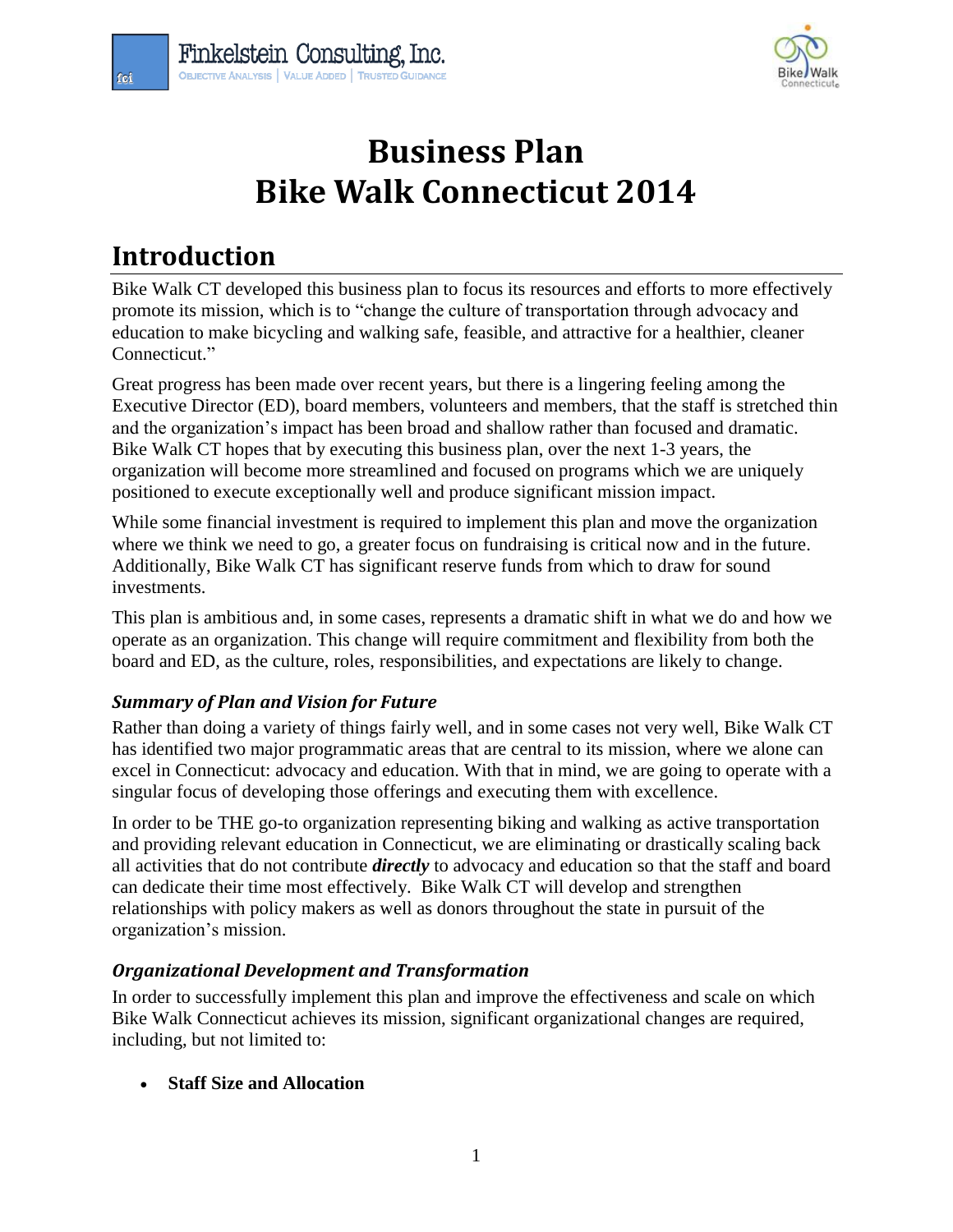

- Additional staff resources are required for fundraising, education, and potentially advocacy, communications, and planning (note that adding staff may require upgrading internal policies, procedures, and systems)
- The Executive Director's time should be focused much more on program priorities rather than organizational and board management, which should require no more than 20% rather than the current  $40\%$  or more<sup>1</sup>

### **Board Role and Function**

- Board leadership and enthusiastic commitment to the mission and this plan are critical
- Existing board vacancies should be filled as soon as possible with fundraising and advocacy experts to help advance the mission
- Board function should be streamlined to decrease the staff time required to organize, prepare for, and facilitate meetings and respond to board requests. Specific ideas to be considered:
	- Setting a calendar for board meetings to promote focus and efficiency
	- Adopting processes to streamline discussion and decision-making
	- Upgrading board member agreement to clarify and document expectations for time commitment, specific roles (e.g., bike shop liaison, stakeholder/donor cultivation, participation on task forces), and fund raising, beginning with \$2,000/board member/year

#### **Mission-Vigilance**

- Bike Walk Connecticut should vigilantly review activities on an ongoing basis to ensure they are driving and not distracting from the mission, and if they are not, figure out ways to stop doing them immediately. Some specific questions:
	- Does Bike Walk Connecticut NEED to produce newsletters twice a month?
	- Does the board NEED to meet in full monthly?

| Program/Initiative                | Description                                                                                                                                                                                                                                                                                                             |
|-----------------------------------|-------------------------------------------------------------------------------------------------------------------------------------------------------------------------------------------------------------------------------------------------------------------------------------------------------------------------|
| Advocacy                          | Relationships and presence with state level policymakers, and an active<br>grassroots constituency, to proactively advance biking and walking as<br>transportation options throughout the state. Will require increased focus on<br>relationship building, policy networking, and organizing the bike/ped<br>community. |
| Education                         | Provide statewide bicycle and pedestrian safety education, emphasizing Bike<br>Walk CT's unique offerings. Will require new funding to cover education staff<br>and resources.                                                                                                                                          |
| Fundraising                       | Bike Walk CT must develop new and more stable sources of revenue to further<br>professionalize and expand staffing.                                                                                                                                                                                                     |
| <b>Explore Statewide</b><br>Event | The board and Executive Director will explore the feasibility of a potentially<br>game-changing annual statewide ride to generate significant revenue, build<br>relationships throughout the state, and make CT a more bike-friendly state.                                                                             |

# *Resulting Programs*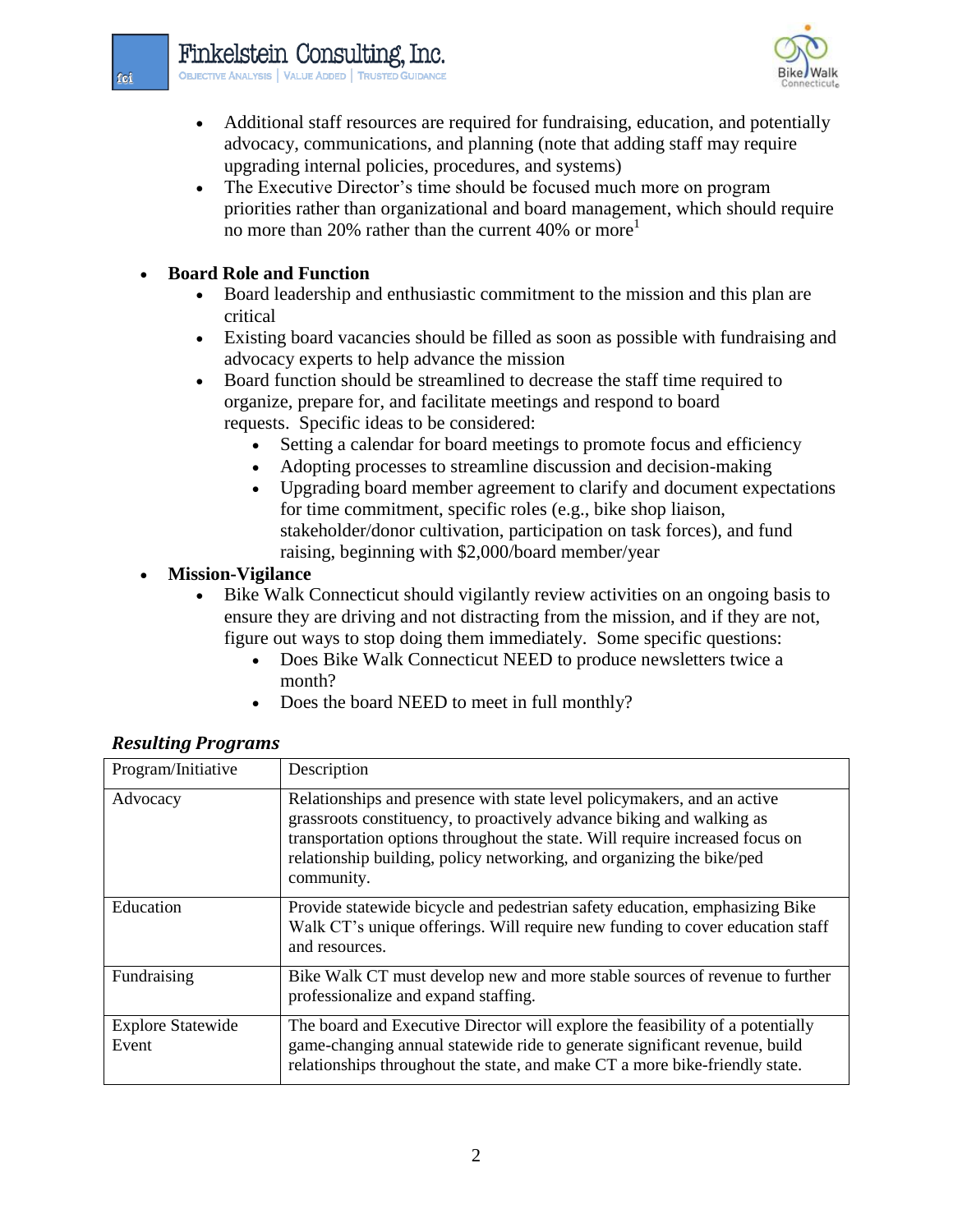

# *Resource Allocation*

It is essential that Bike Walk CT have adequate resources firmly in place before taking on any initiative or program. The table below lays out estimates for the future allocation of staff time associated with each of the initiatives in this plan. This is intended to be used as a living document and updated as progress is made and staff requirements are clarified.

| Program                      | <b>Executive</b><br><b>Director</b>                                   | <b>Administrative</b><br><b>Assistant</b> | <b>Other</b>                                                              | <b>Board</b>                                                                                                 |
|------------------------------|-----------------------------------------------------------------------|-------------------------------------------|---------------------------------------------------------------------------|--------------------------------------------------------------------------------------------------------------|
| <b>Advocacy</b>              |                                                                       |                                           |                                                                           |                                                                                                              |
| Year 1                       | 35%                                                                   |                                           |                                                                           | 15% (engaging<br>bike shops, clubs<br>& their members<br>and customers;<br>responding to calls<br>to action) |
| Year <sub>2</sub>            | 35%                                                                   |                                           |                                                                           | 15%                                                                                                          |
| Year 3                       | 35%                                                                   |                                           |                                                                           | 15%                                                                                                          |
| <b>Education</b>             |                                                                       |                                           |                                                                           |                                                                                                              |
| Year 1                       | 10% to hire and<br>manage staff                                       |                                           | 50% coordinating<br>classes, building<br>new business,<br>securing grants | 15% (conference<br>and/or bike ed)                                                                           |
| Year <sub>2</sub>            | 10% to manage<br>staff                                                |                                           | 50% coordinating<br>classes, building<br>new business.<br>securing grants | 15% (conference<br>and/or bike ed)                                                                           |
| Year 3<br>5% to manage staff |                                                                       | 5% (registrations)                        | 50% coordinating<br>classes, building<br>new business,<br>securing grants | 15% (conference<br>and/or bike ed)                                                                           |
| <b>Fundraising</b>           |                                                                       |                                           |                                                                           |                                                                                                              |
| Year 1                       | 25% building<br>capacity, hiring<br>fundraiser,<br>cultivating donors |                                           | 30% dedicated<br>resource                                                 | 10% fundraising<br>targets and<br>cultivating major<br>donors                                                |
| Year <sub>2</sub>            | 20% managing<br>fundraiser,<br>engaging major<br>donors               |                                           | 50% dedicated<br>resource                                                 | 10%                                                                                                          |
| Year 3<br>15%                |                                                                       |                                           | 75% dedicated<br>resource                                                 | 5%                                                                                                           |

fci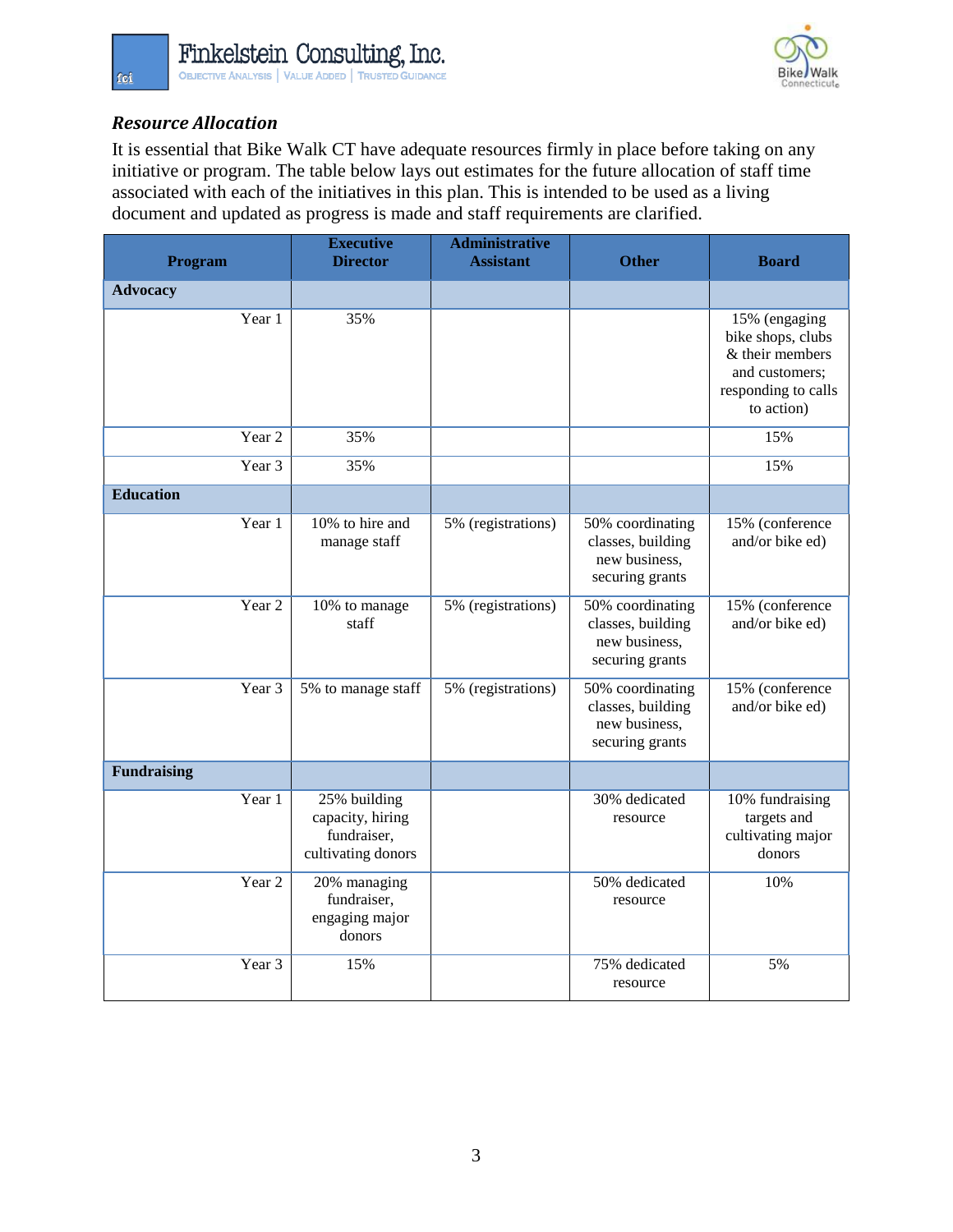

| <b>Statewide Fundraising</b><br>Event |     |                                                |     |                                                  |
|---------------------------------------|-----|------------------------------------------------|-----|--------------------------------------------------|
| Year 1                                | 10% |                                                | n/a | 80% assessing<br>feasibility and then<br>running |
| Year 2                                | 15% |                                                | 50% | 20%                                              |
| Year 3                                | 10% |                                                | 75% | 5%                                               |
| Management & Admin                    |     |                                                |     |                                                  |
| Year 1                                | 20% | 95% (admin,<br>member mgmt,<br>communications) |     | 5% (governance,<br>policy)                       |
| Year 2                                | 20% | 95% (admin,<br>member mgmt,<br>communications) |     | 5% (governance,<br>policy)                       |
| Year 3                                | 20% | 95% (admin,<br>member mgmt,<br>communications) |     | 5% (governance,<br>policy)                       |

# **Advocacy Program: Promoting bicycling and walking as active transportation**

#### *Overview:*

Advocacy is ongoing and is core to Bike Walk CT's mission. "Advocacy" means recommending specific policies or taking actions that advance the interests of cyclists, pedestrians and the active transportation movement, building public support for those policies, and influencing policymakers to adopt and enforce them. Whereas local groups are best positioned to do this work at the local level, Bike Walk CT is uniquely positioned to do this work at the state level. With adequate staffing, Bike Walk CT could be well-positioned to help build capacity at the local level.

Bike Walk CT's advocacy program entails:

- Defining the organization's concrete advocacy agenda, which may evolve from year to year as conditions and accomplishments merit. Examples include getting the VU bill enacted, promoting Complete Streets implementation via the five-year DPH contract, organizing a statewide Share the Road campaign, and drawing from other measures recommended by the League of American Bicyclists as part of CT's Bike Friendly State Ranking.
- Government relations, primarily at the state legislative and executive branch levels
- Expanding and organizing the bike/ped community as grassroots advocates for active transportation
- Cultivating relationships to promote Bike Walk CT's agenda and the organization itself:
	- o Policy makers at the state and local levels
	- o Colleagues at related advocacy organizations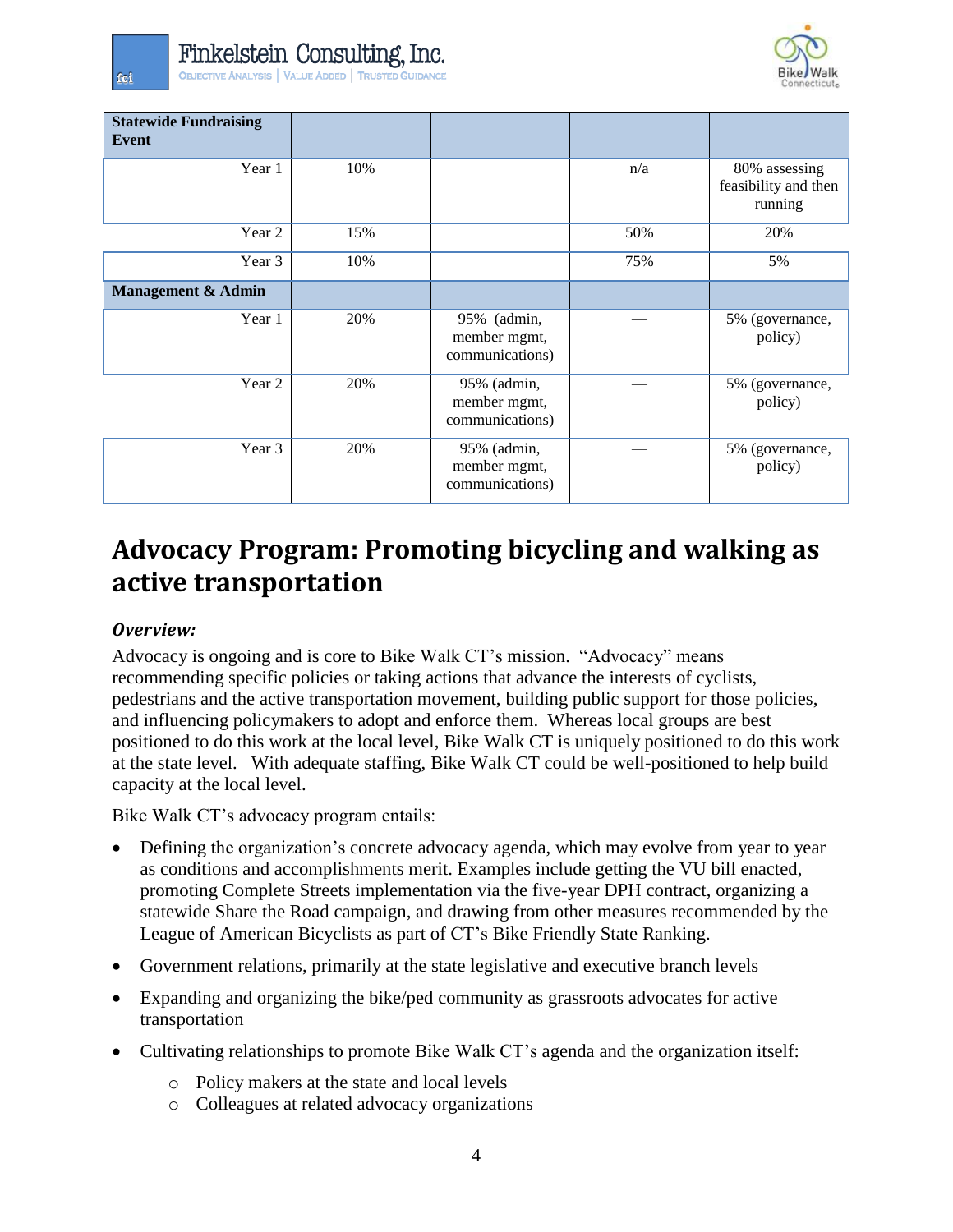- o Specific local governments or partners who can pursue these relationships
- o Bike clubs
- o Bike shops
- o Potential partners and sponsors

Finkelstein Consulting Inc. **OBJECTIVE ANALYSIS | VALUE ADDED | TRUSTED GUIDANCE** 

#### *Current Situation:*

Bike Walk CT has been gaining visibility and name recognition with key policymakers, but still not at the level of comparable organizations in states like Delaware. There have been some notable wins, such as the recent passage of Vulnerable User bill, a five-year effort; and passage of the Complete Streets and the 3-foot passing laws in 2009. The board has a network of contacts among state leadership and corporations, but engaging those contacts in our work and translating them to action and policy has had limited traction.

#### *Target State 2017:*

Bike Walk CT will be the organization that key decision makers and constituents contact about bicycling and pedestrian interests. Additionally, Bike Walk CT will have such significant and strong relationships among the policymaking community, that we will be aware of and contributing to any policy that may have implications for our members and constituency. Cyclists, pedestrians, and smart growth advocates around the state will recognize the need for a statewide advocate and become members or donors. It will be the social norm for bike/ped enthusiasts to support Bike Walk CT financially and as grass roots activists.

#### *Ongoing Advocacy Initiatives*

- Launch complete streets advocacy contract with DPH, (conduct statewide survey; create scorecard; host advocacy workshop/s; create online toolbox).
- Promote bike commuting with National Bike to Work Day.
- Set and pursue legislative agenda based on current conditions
- Build grassroots advocacy corps

#### *Annual Advocacy Goals:*

- 2014: Get a vulnerable user law passed. Launch complete streets advocacy campaign through DPH contract. Recruit two new directors with expertise in government affairs or community organizing, or experience as a legislator, mayor or first-selectman.
- 2015: Launch grant-funded Share the Road multimedia campaign. Get DOT to adopt statewide mode share goals. Get dedicated state funding in DOT budget for bike/ped projects and programs. Get subcontract to promote National Bike to School Day and Walk to School Day.
- 2016: Get subcontract to promote National Bike to School Day and Walk to School Day.
- 2017: Compete for three-year Safe Routes to Schools contract.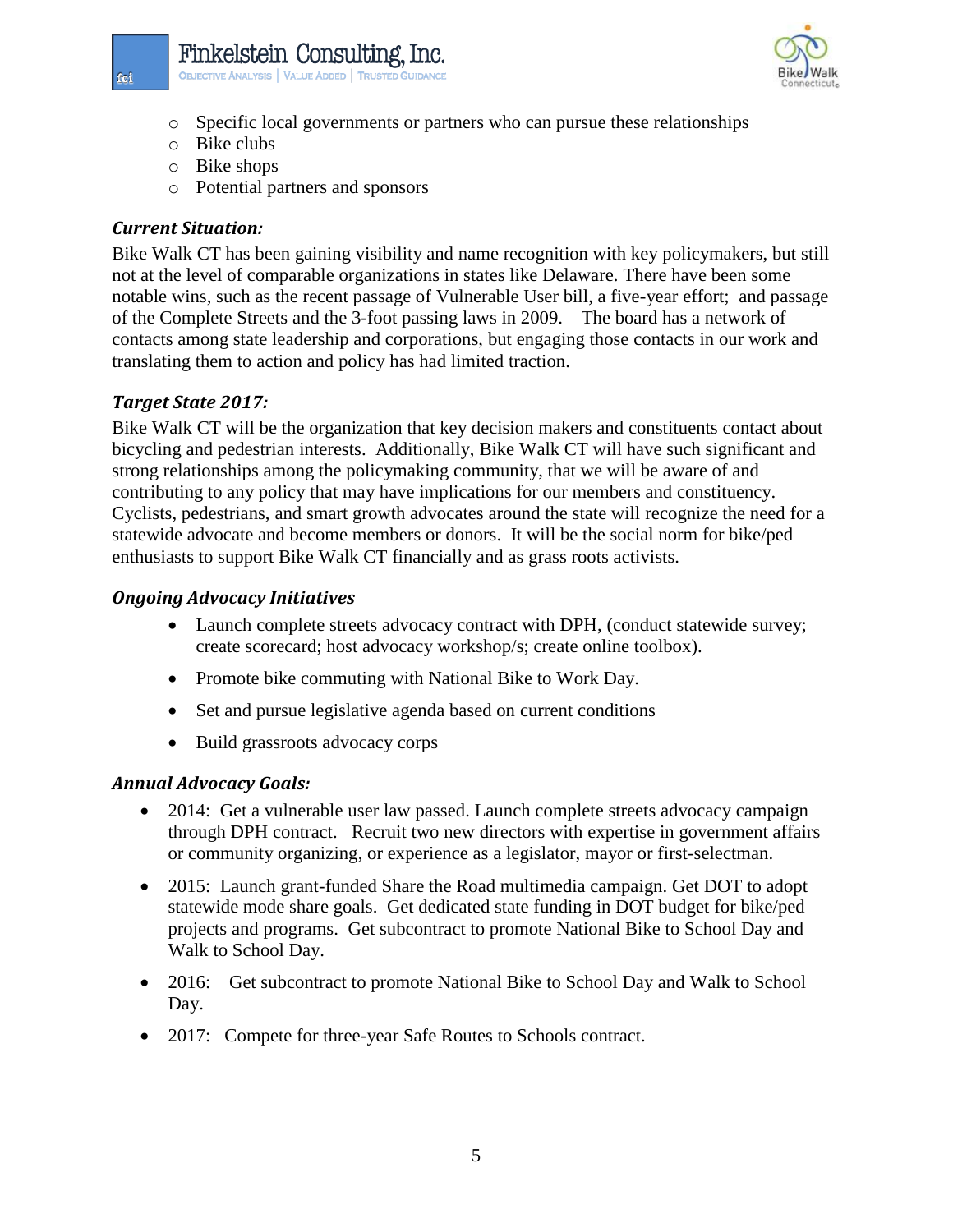

#### *Near Term Advocacy Activities:*

fci

| <b>Activity</b>                                                                                                    | Lead               | By      |
|--------------------------------------------------------------------------------------------------------------------|--------------------|---------|
| Establish board task force to coordinate relationship<br>cultivation with bike shops, bike clubs and their members | ED, Board<br>Chair | 5/31/14 |
| (Recruit Task Force; Identify and assign contacts; Train<br>board; Establish tracking mechanism)                   |                    |         |
| Announce, publicize Complete Streets advocacy campaign                                                             | <b>ED</b>          | 5/23/14 |
| Develop, test and publicize statewide public opinion survey.                                                       | <b>ED</b>          | 5/30/14 |
| Hire intern for complete streets campaign.                                                                         | ED                 | 5/16/14 |
| Take municipal inventory of complete streets policies,<br>bike/ped task forces,                                    | Intern             | 6/1/14  |
| Develop town by town complete streets scorecard                                                                    | <b>ED</b>          | 6/30/14 |
| Publicize online complete streets advocacy toolkit                                                                 | AA                 | 6/30/14 |
| Hold complete streets leadership forum                                                                             | <b>ED</b>          | 6/30/14 |
| Define parameters of Share the Road campaign and funding<br>partnership                                            | <b>ED</b>          | 7/1/14  |

#### *Resources:*

ED 35%; 3-person board task force each spending 3-4 hours initially to organize, then 2 hours/month to keep the effort on track; 4 hours per month from board members as liaisons/ambassadors to bike shops and clubs.

# *Assumptions and Dependencies:*

Expanding and more fully engaging bike/ped enthusiasts, such as bike shops and their customers, bike clubs and their members, and bike commuters as citizen activists, while continuing to build relationships and clout among policymakers, will generate more wins and a faster rate of progress for active transportation. It will also enable Bike Walk CT to make a stronger case to donors about the impact of their contributions.

# **Education Program: Educating to support bicycling and walking as active transportation**

#### *Overview:*

Education is ongoing and is core to Bike Walk CT's mission, although it needs to be focused more sharply on areas where the organization is positioned to offer services not offered by others, for example, rigorous programs based on established national standards and curricula.

In addition to bike education, "education" also entails the semi-annual Bike Walk Summit, educating the public through a Share the Road campaign, and providing technical assistance and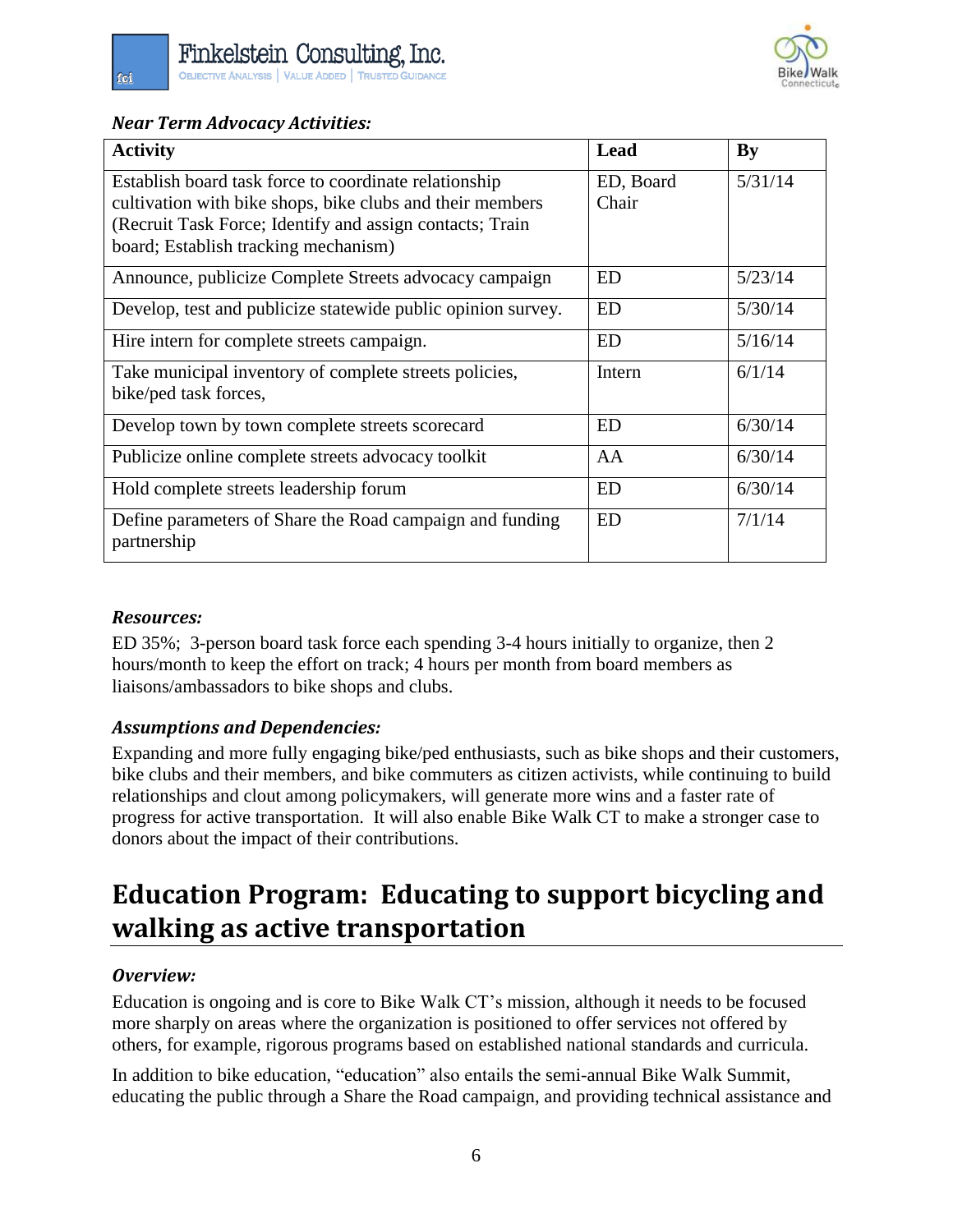

specialized expertise to communities, businesses, and schools that want to become bike- and walk-friendly. Taking our education work to the next level will require dedicated staff.

### *Current Situation:*

fci

Bike education has been among Bike Walk CT's successes, but it has been a challenge to sustain a robust, ongoing program. The  $4<sup>th</sup>$  grade bike education program, which was funded by a grant, was well received and fits squarely within the organization's mission, but it has been dormant since the grant ended. Traffic Safety 101 classes are successful, although it requires some effort to organize instructors, locations, and advertising. There is interest in shorter, less intensive programs like lunch and learn clinics, but the lack of dedicated staff makes it difficult to deliver such programs on any regular basis.

#### *Target State 2017:*

Bike Walk CT provides bike education classes and clinics throughout the state, to 500 adults each year in TS 101, generating  $$24,000^1$ ; to employers and groups in 28 clinics per year (one a week for 7 months), generating \$10,000; to 1000 youth generating  $$6250^2$ ; and via bike fleet rentals for 20 weeks, generating \$5000 per year<sup>3</sup>, being supported by one full-time staff whose position is funded by grants and registration fees, and by contractor instructors. Bike Walk CT is known throughout the state as the main supplier of certified courses. This program may represent a net cost for the first year or two as grant funding is secured and the program is expanded throughout the State, but after it is up and running. Staff resources will provide the entire infrastructure for the program, including maintaining an updated calendar of upcoming courses, promoting the offerings, maintaining grant funding, organizing and coordinating training delivery (facilities, equipment, instructors), and maintaining a database to track all aspects.

#### *Ongoing Education Initiatives*

- TS 101, clinics, school-based programs; bike fleet rental
- Hold workshop(s) as part of DPH complete streets contract
- Hold semi-annual Bike Walk Summit, possibly as part of complete streets work

# *Annual Education Goals:*

 $\overline{a}$ 

 2014: Pursue funding for Share the Road campaign. Hold 10 TS101 trainings. Secure initial funding of \$25,000 for education program and staff. Identify and pursue recurring grant funding, with at least some successes. Develop initial education workplan and calendar.

<sup>&</sup>lt;sup>1</sup> Based on 4 TS 101s per month from May thru Oct = 24 classes. At 20/class = 480 people, x \$50 ea = \$24,000

<sup>&</sup>lt;sup>2</sup> Based on 25 classes of 40 youth per class, at \$250 per class, guessing at the average cost the public schools and camp markets will bear. Those who were involved with the previous grant-funded bike ed program are needed to advise better on these projections.

<sup>&</sup>lt;sup>3</sup> Based on current rate of \$250/week, guessing at rentals for 20 weeks /year? No idea. We need to consider market demands and ability to pay, especially as to school systems.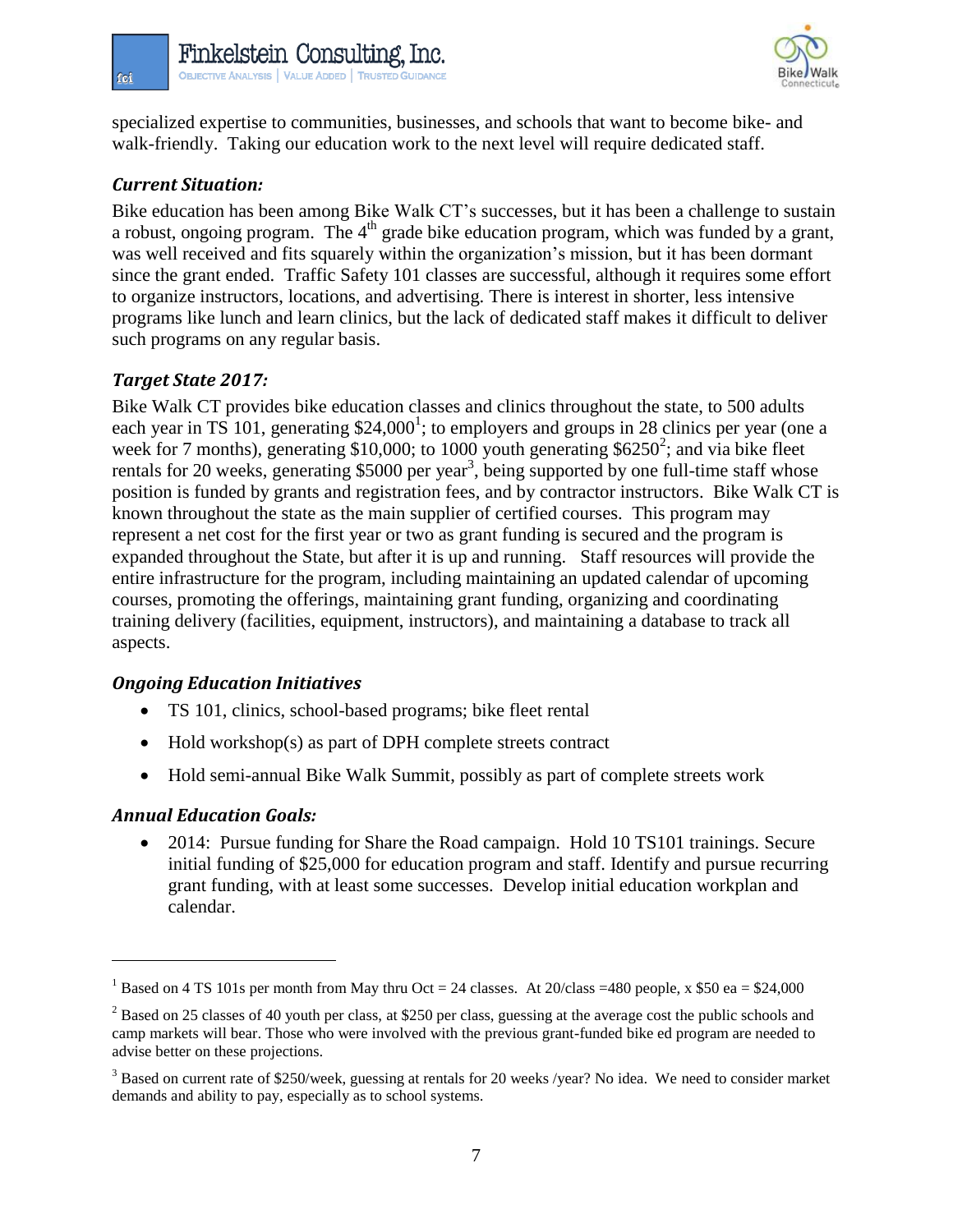

- 2015: Hire part-time bike education coordinator. Launch funded statewide Share the Road campaign. Solicit \$40,000 in funding to hire planner to provide technical assistance for local bike/ped projects.
- 2016: Expand bike education coordinator to full-time position. Hire planner to provide technical assistance for municipal bike/ped projects, bike friendly communities, businesses, schools and universities.
- 2017: Expand fee-for-service offerings; secure recurrent grant or contract funding.

#### *Near Term Education Activities:*

| <b>Activity</b>                                                                                                                      | Lead                      | <b>By</b> |
|--------------------------------------------------------------------------------------------------------------------------------------|---------------------------|-----------|
| Recruit instructors, schedule TS 101s through October                                                                                | <b>ED</b>                 | 5/31/14   |
| Publicize bike fleet rentals                                                                                                         | AA                        | 5/31/14   |
| Arrange for bike maintenance between rentals                                                                                         | <b>ED</b>                 | 5/31/14   |
| Update template for bike fleet rental contracts                                                                                      | <b>ED</b>                 | 5/31/14   |
| Hire part-time fundraiser to solicit funds for education<br>program and overhead                                                     | <b>ED</b>                 | 6/30/14   |
| Analyze realistic market demand and ability to pay for a<br>suite of bike ed programs                                                | Task Force,<br>Fundraiser | 7/31/14   |
| Develop phased bike ed program plan, budget, and<br>schedule                                                                         | <b>Task Force</b>         | 8/31/14   |
| Get ready to hire p/t bike ed – Research, write job<br>description, research salary, advertise job, screen,<br>interview, make offer | <b>Task Force</b>         | 11/30/14  |
| Hire program manager - screen, interview, make offer                                                                                 | ED                        | 1/31/15   |
| Launch phased bike-ed program; recruit instructors;<br>publicize; start sales calls with schools, camps, clubs                       | <b>Bike Ed</b>            | 2/15/15   |

#### *Resources:*

ED: 10%; Education Program Manager: 50%; AA: 5%; Board Task Force:

# *Assumptions and Dependencies:*

Improving the extent of Bike Walk CT's impact in this area will be linked to the organization's ability to increase fundraising to support the hiring of staff to focus on education.

However, if this initiative is successful, it will greatly expand Bike Walk CT's name recognition and constituent base. If Bike Walk CT is strategic about this exposure and support, it should be able to generate substantial additional funding through course fees, grants, and constituent support.

fci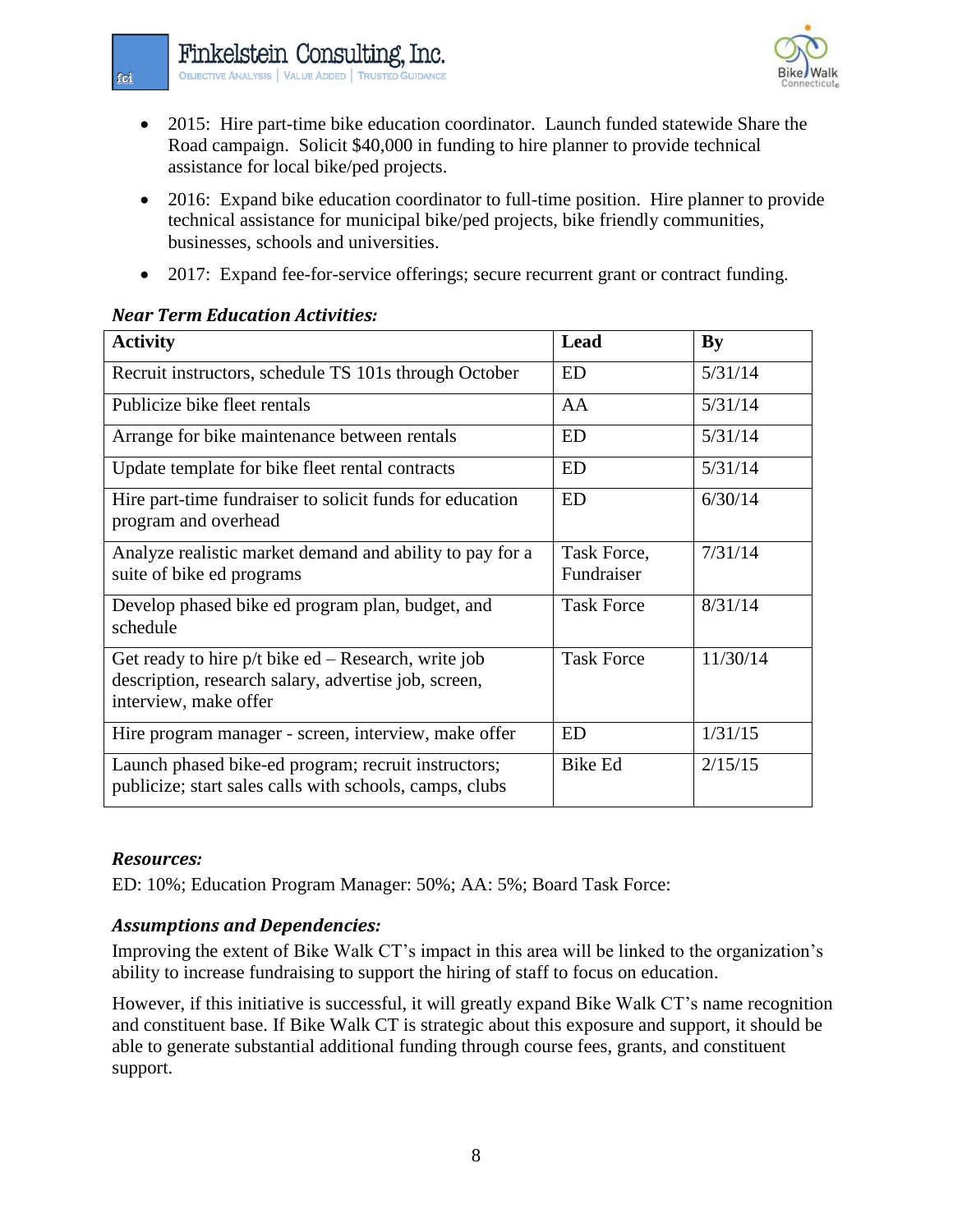

# **Fundraising Program**

# *Overview:*

Achieving the goals of this business plan will require both additional paid staff and additional, but also more focused, involvement from Bike Walk CT's Board. Even with a narrower focus on advocacy and education, Bike Walk CT will likely need to augment existing staff with a fundraising specialist and additional administrative support. Board participation in fundraising will increase as well, with the fund raising specialist providing training, collateral materials, and support. Initial funding for these additional resources can be made available from Bike Walk CT's reserves until they become self-supporting, targeted for the end of Year 1 of this plan.

#### *Current Situation:*

By undertaking so many varied activities, Bike Walk CT has not focused on or excelled at fundraising in the past, and so the revenue stream has been unpredictable and vulnerable to dramatic swings due to weather or scheduling of competing events. The Board and ED have useful contacts among potential corporate sponsors, grant-making organizations, bike clubs, etc., but need professional expertise to capitalize on those relationships. See analytic tool at end of this document.<sup>2</sup>

# *Target State 2017:*

By 2017, Bike Walk CT will have a well-established donor cultivation and fundraising program in place, with active Board involvement and support from professional fundraising staff. **We anticipate that executing this initiative effectively could increase revenues to around \$250,000 per year by 2017**.

#### *Ongoing Fundraising Initiatives*

- Annual appeal
- Annual dinner and silent auction
- Bike shop/bike club liaison program
- Business membership campaigns
- Business sponsorship appeals
- Fee for service contracts and programs (e.g. complete streets advocacy; share the road campaign; bike education programs)
- Grant seeking
- Individual membership campaigns

# *Annual Fundraising Goals*:

Bike Walk CT would like to see aggressive increases in fundraising and budget size, along the lines of the following progression:

2014: Bring in revenue of \$135,000 (current budget). Recruit two directors with significant fundraising experience or significant fundraising connections. Hire part-time, experienced fundraising professional. Make go/no-go decision about a statewide tour.

2015: Increase annual revenue to \$160,000 or more.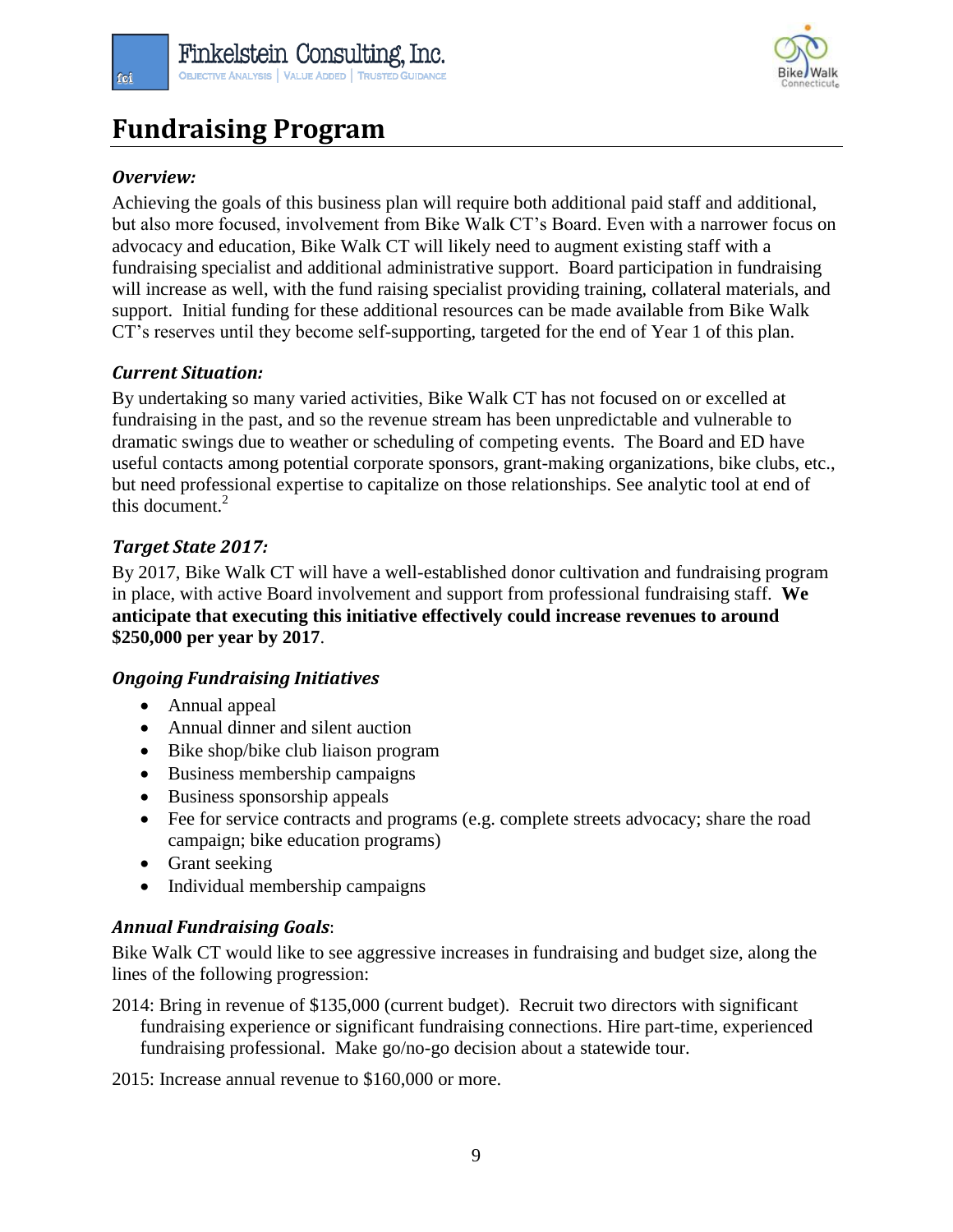

2016: Increase annual revenue to \$190,000 or more.

2017: Increase annual revenue to \$230,000 or more.

### *Near Term Fundraising Activities:*

| <b>Activity</b>                                                                                                                                                 | Lead                       | By         |
|-----------------------------------------------------------------------------------------------------------------------------------------------------------------|----------------------------|------------|
| Determine priority areas for revenue expansion                                                                                                                  | ED                         | 6/30/2014  |
| Hire Fundraising Resource – research compensation levels and<br>job descriptions, advertise, screen, interview, make offer                                      | ED                         | 9/30/2014  |
| Recruit two directors with significant fundraising experience or<br>significant fundraising connections (e.g. strong corporate or<br>health insurance prospect) |                            |            |
| Make go/no-go decision about statewide tour following due<br>diligence research and exploring partnership possibilities with<br>bike clubs, Tourism/DECD        |                            | 9/1/2014   |
| Develop 2015-17 Fundraising Plan                                                                                                                                | Fundraiser,<br>ED, Board   | 11/30/2014 |
| <b>Review Progress To Date</b>                                                                                                                                  | Fundraiser/E<br>$D/B$ oard | 6/30/2015  |

#### *Resources:*

fci

ED: 25% for fundraising generally, plus 10% for statewide event research and planning Fundraiser: 50%

Board: Set \$2K goal, and an expectation of time devoted to donor cultivation, working with fundraiser

# *Assumptions and Dependencies*

This initiative will represent a significant change for the organization – likely requiring a shift in culture and focus and the hiring of additional staff. Bike Walk CT's ability to evolve into a successful fundraising organization will be critical to expanding mission reach and impact.

# **Fundraising Initiative: Explore Major Statewide Touring Event**

# *Overview:*

This is a new potentially high priority initiative to investigate the feasibility of Bike Walk CT organizing and running an annual statewide touring event as is done in Virginia and Iowa. If successful, the event would be a major fundraiser, raise the profile of Bike Walk CT statewide and promote key mission areas of Bike Walk CT, fostering partnerships with local bike groups, corporate interests, and tourism agencies, while promoting bicycling culture in Connecticut.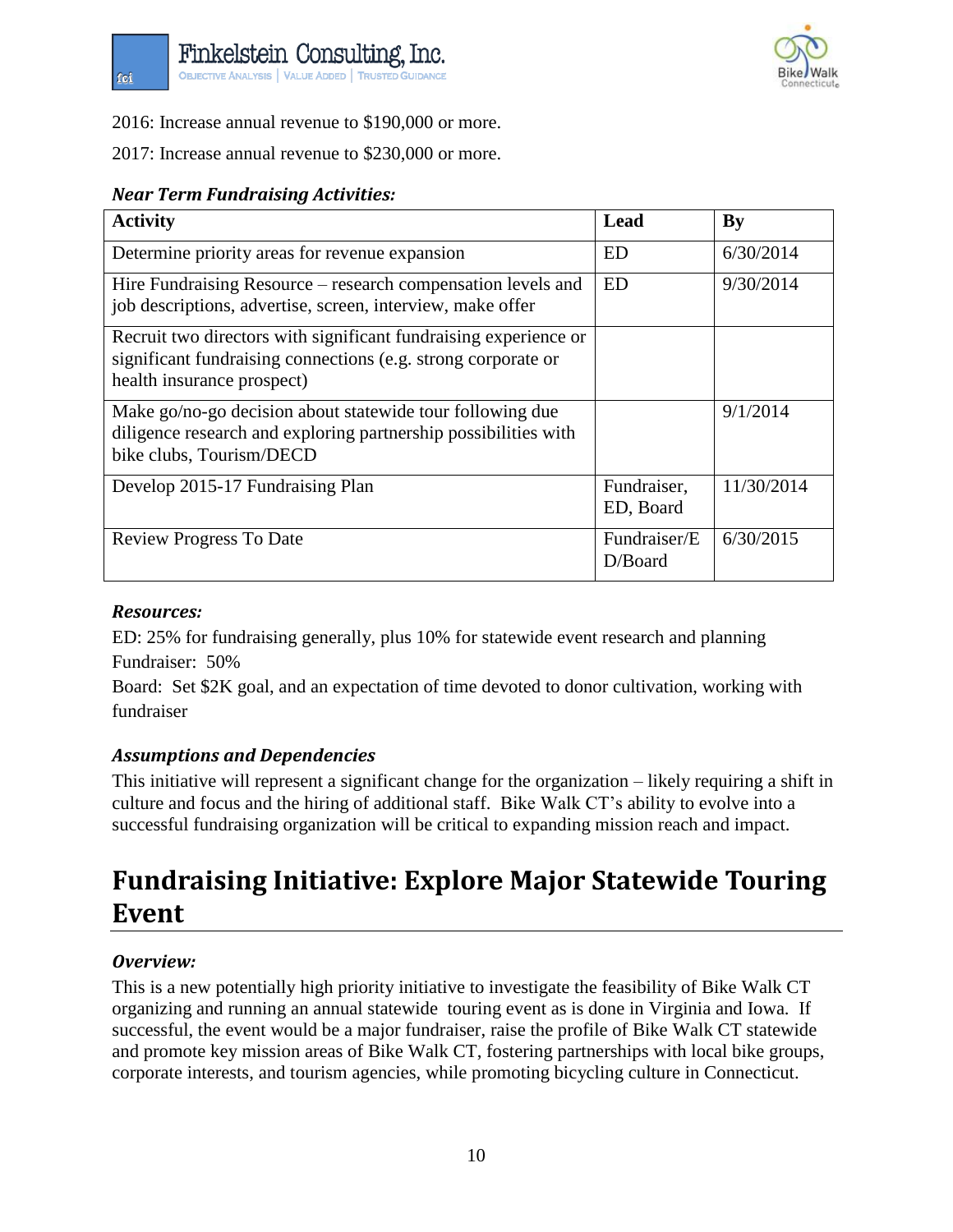

# *Current Situation:*

fci

This event would replace Discover Hartford with a much larger activity with a more ambitious geographic scope and substantially more revenue. Discover Hartford, while popular with members and board, is local, labor-intensive, and not particularly fruitful from a fundraising perspective. When staff time required is considered, the event often operates at a net loss.

### *Target State 2017:*

If determined to be feasible, Bike Walk CT is running an annual major event that attracts participants from across the state and beyond, and is generating substantial revenue in the neighborhood of \$150,000 net by FY 2017.

#### *Annual Goals:*

- 2014: Decision on whether and how to proceed, and detailed plan, budget, schedule
- 2015: Inaugural event, raising a net of \$25,000
- 2016: Revenues increase from a combination of grants, sponsors, local organizations, and registration fees. Raise a net of \$75,000.
- 2017: Running event is starting to become routine, generating consistent and significant revenues and resulting in robust relationships with new constituencies throughout the state. Raise a net of \$150,000.

It will be critical that this be a profitable event that covers hiring staff or a contractor who will be dedicated to running it, allowing the Executive Director and other staff to focus on growing the organization in the areas of advocacy, education, and fundraising.

| <b>Activity</b>                                                                                                                                                                                                    | Lead                   | $\mathbf{B}\mathbf{v}$ |
|--------------------------------------------------------------------------------------------------------------------------------------------------------------------------------------------------------------------|------------------------|------------------------|
| Conduct research and formulate a recommendation – Research other<br>state programs; engage DECD, state tourism office, experienced large<br>scale tour organizers. Develop business plan that DECD will invest in. | ED.<br><b>Board TF</b> | 7/31/14                |
| If going forward, develop and execute detailed plan for 2015 event.<br>Consider strategic partners around the State to help with detailed<br>planning and execution                                                | ED,<br><b>Board TF</b> | 8/31/14                |
| Evaluate 2015 event and develop a plan for 2016 and beyond                                                                                                                                                         |                        | 8/31/15                |

# *Near Term Activities:*

#### *Resources:*

Year 1: ED 10%; Board 75% (3-person board task force <sup>3</sup> each spending up to 10 hours/month; 2 hours per month from other board members.

# *Assumptions and Dependencies*

It is critical that Bike Walk CT frame this initiative so it advances the organization's mission of promoting biking (and walking?) as active transportation. While it has the potential to raise significant revenue and increase awareness and impact of Bike Walk CT– making it truly a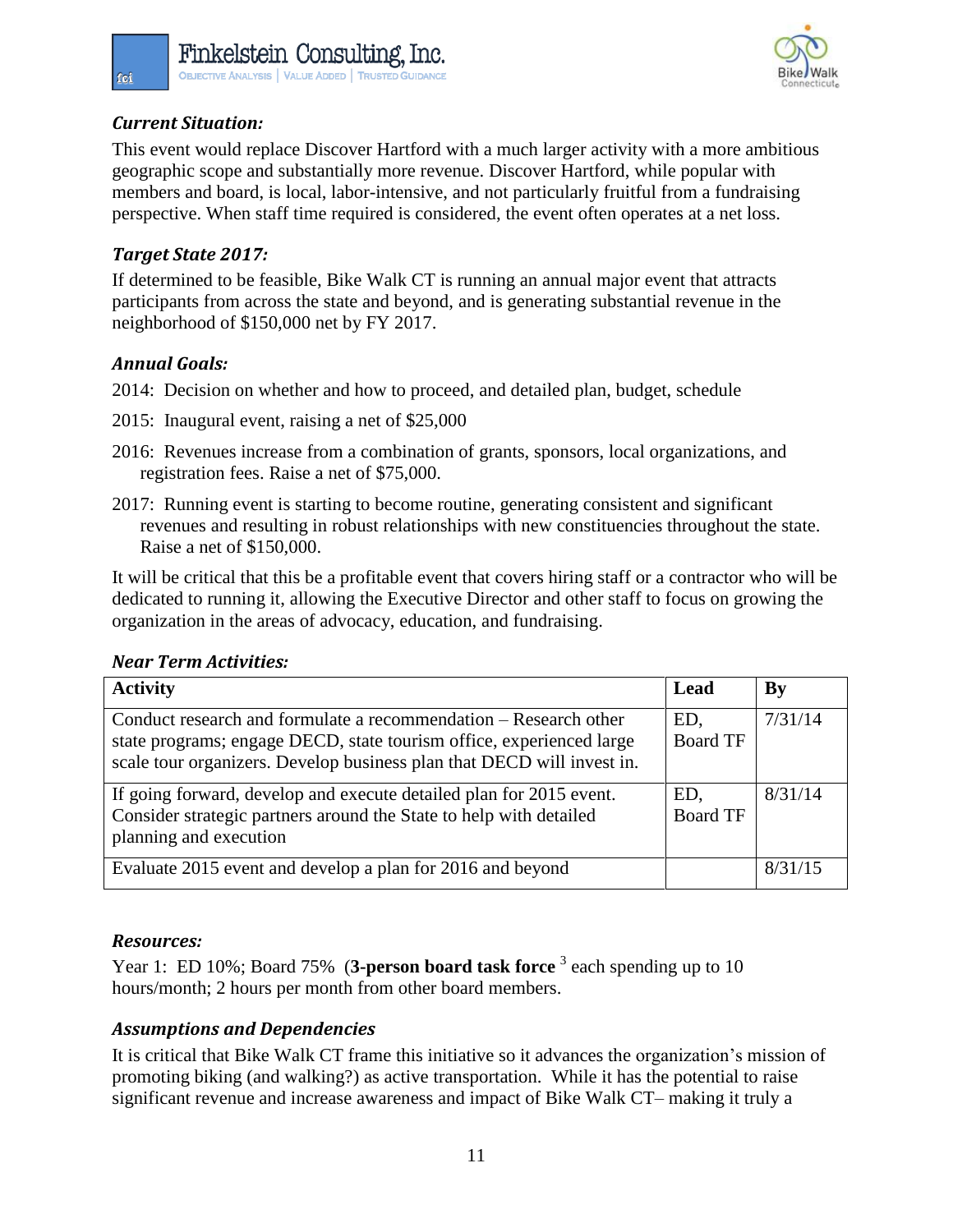

game-changer for the organization – it is important to recognize that it is a dramatic departure from current operations and will take considerable effort and planning and partnering with other experienced organizations to ensure success. It is critical to do all this while not drawing staff time away from the core mission-critical initiatives of advocacy and education.

# **Points of Clarification Needed**

- When we refer to percentages for board time, what do we mean? The board member agreement talks about a commitment of 5 hours per month on average.
- At what point should the possibility of a second education staff person be evaluated?
- Do we want to hire the fundraiser first, then a bike ed person? Could we even afford to hire both simultaneously? We should prepare a cash flow analysis. Responses are expected from the LAB and Alliance about fundraiser recommendations and what salary we should be prepared to offer.
- Can we undertake Discover Hartford at the same time that we are evaluating the feasibility of a statewide event?

- Prepare materials for outreach
- Strategic/business planning
- Budget development

 $\overline{a}$ 

fci

- Performance evaluation & goal setting
- Develop & maintain membership management system
- Investigate, test, migrate to new member management system
- Monthly board and executive committee meetings attend, plan for, prepare agendas and board packages, get food, drinks, supplies; clean up
- Committee meetings schedule, help plan agendas, recruit for tasks
- Develop policies conflict of interest, document retention,
- Recruit new board members eg. Leadership Greater Hartford application system
- Board Room page update with minutes, agendas, reports, important organizational info
- Reports and filings quarterly and annual lobbying, SOTS
- Obtain & renew GL, D&O, property insurance
- Landlord/lease discussions
- Get new storage facility
- Recruit board reps for various public meetings and outreach events
- Design and write annual report (still in draft)
- Create board manual
- Member management
- Mail, banking, recordkeeping
- Meeting rsvps
- Recruit committee members and chairs
- Grassroots advocacy getting directors and members to contact legislators
- Collect minutes from secretary
- Collect financials from treasurer
- Get checks issued
- Issue, Collect w9s from contractors

<sup>1</sup> Examples of Management & overflow Admin tasks that can't be done in 15-20 hrs per week by AA (who also handles communications, social media and event planning):